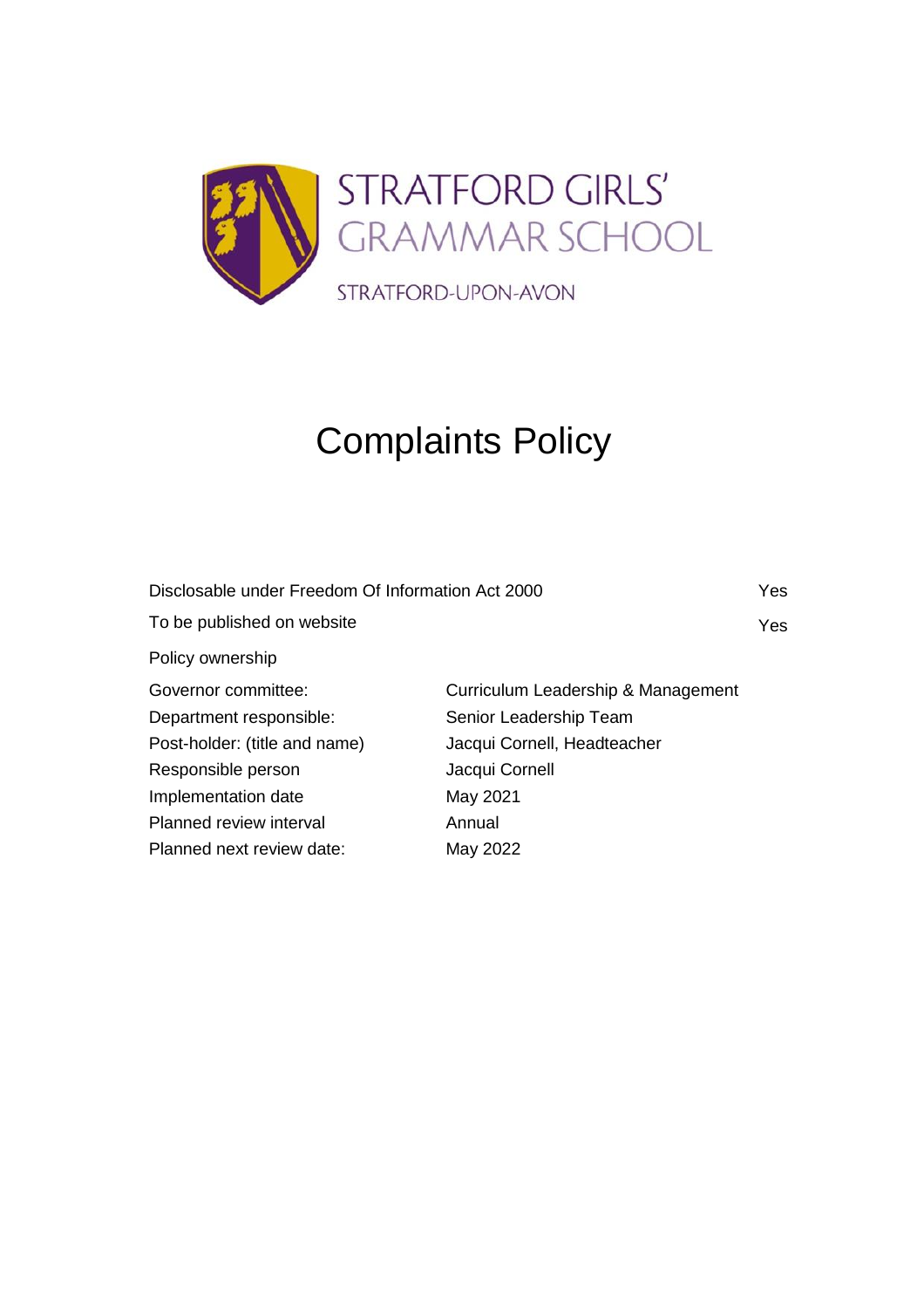### **Policy Aim and Statement**

This Complaints Policy helps underpin the mission statement of Stratford Girls' Grammar School ("the School"). Its aim is to ensure that a concern, difficulty or complaint is managed sympathetically, efficiently and at the appropriate level and resolved as soon as possible. Doing so is good practice, fair to those concerned and helps to promote parents/carers' and students' confidence in the School's ability to safeguard and promote welfare. The School will try to resolve every concern, difficulty or complaint in a positive way with the aim of putting right a matter which may have gone wrong and, where necessary, reviewing the School's systems and procedures in the light of the matters raised.

The School needs to know as soon as possible if there is any cause for dissatisfaction. The School recognises that a concern or difficulty which is not resolved quickly and fairly can soon become a cause of resentment, which can be damaging to the relationship between the School and the parent/carer and student, and can also have a detrimental effect upon the School's ethos and culture. Parents/carers and students should never feel – or be made to feel – that raising a concern, difficulty or complaint will adversely affect the student's future at the School, or place the student at a disadvantage in any way.

### **Application**

The School is governed by the Education (Independent School Standards) Regulations 2014 ("the Regulations"). This Complaints Policy has been formulated to comply with Schedule 1, Part 7 of the Regulations, as well as equality legislation and the rules of natural justice. In the case of any variance between the procedure outlined in this Complaints Policy and the Regulations, the procedure outlined in the Regulations will apply.

Anyone can make a complaint about any provision of facilities or services that a school provides, unless separate statutory procedures apply; this includes parents or carers of students at the school, parents or carers of students no longer at the school, and members of the public. Such separate statutory procedures would apply to issues including child protection, admissions, exclusions, statutory assessments of special educational needs and the content of any resulting statutory plan (though concerns about the provision of SEND support at the school can be raised through this policy), school reorganisation proposals, whistleblowing, staff grievances and conduct dealt with under the school's internal disciplinary process, services by other providers who may use school premises or facilities (who should have their own complaints policy), matters dealt with by regulatory bodies such as the JCQ and the ESFA, as well as National Curriculum content .

Complaints about the content of a student's Education and Health Care Plan should be raised directly with the relevant Local Authority but any other concerns about the provision of SEN support at the school should be raised through this policy.

Where a complaint is made against a member of staff, depending upon the nature and seriousness of the complaint, the matter may be dealt with under separate HR procedures which are strictly confidential, rather than under this Complaints Policy.

This Complaints Policy distinguishes between a concern or difficulty, which can usually be resolved informally, and a formal complaint which will require further investigation.

### **The Rules of Natural Justice**

Simply put, the rules of natural justice relate to fairness. The School will ensure that all concerns, difficulties or complaints are dealt with in accordance with the following principles:

• All parties will be provided with all information and documentation pertinent to the matters raised;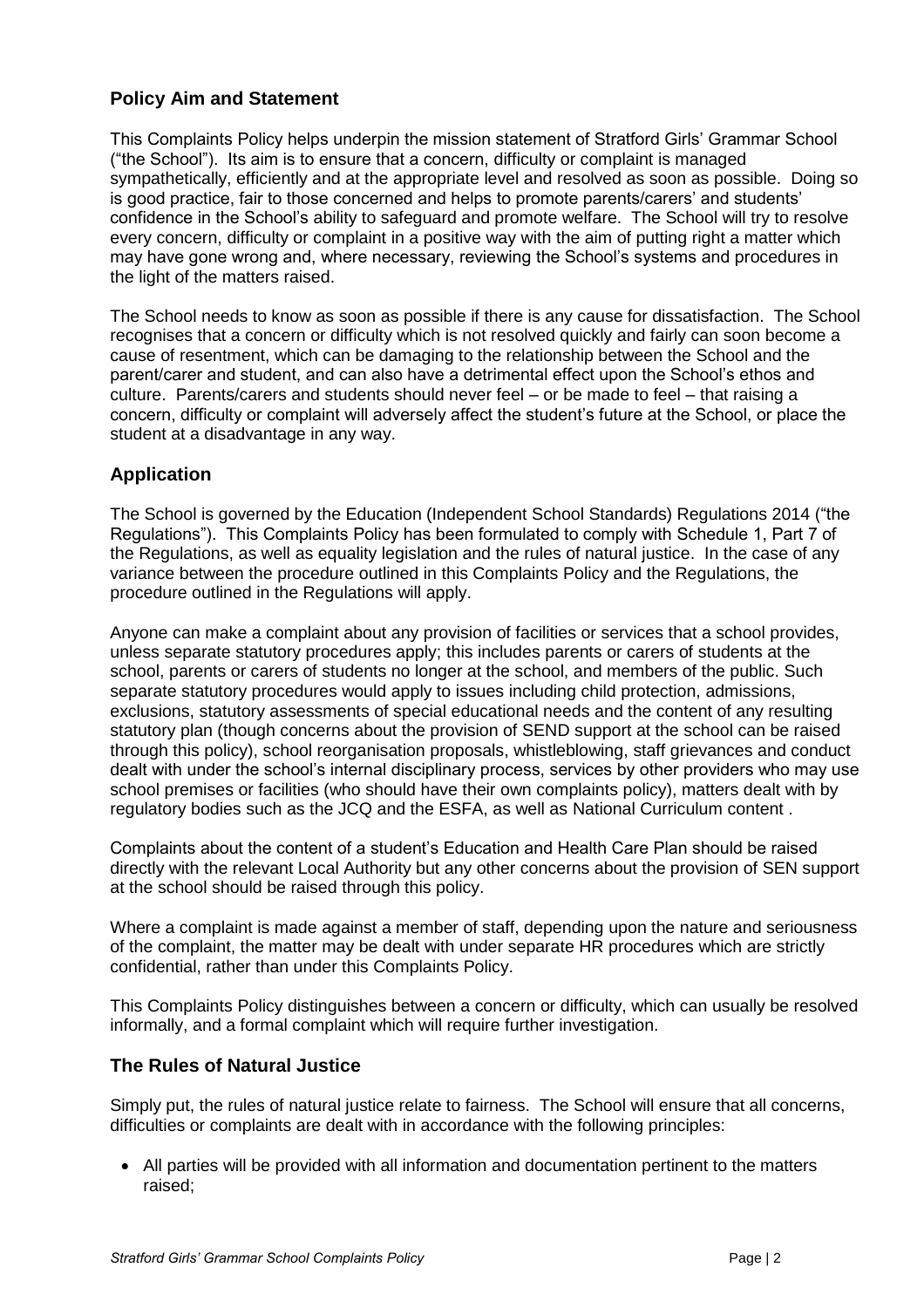- All parties will be given the opportunity to prepare and present their case and respond to the other parties involved;
- All persons investigating and making decisions in relation to the matters raised will be impartial and will do so without bias (or apparent bias) to any party involved;
- All decisions will be made on a balanced and considered assessment of the information before the investigator only;
- All decisions will be based upon logical conclusions, and not on mere speculation or suspicion;
- All decisions will be supported by detailed reasons which will be disclosed to all parties involved.

### **Equality Act 2010**

The School will deal with concerns, difficulties and complaints in accordance with its duty under the Equality Act 2010 to have due regard to the need to:

- Eliminate discrimination, harassment, victimisation and other conduct prohibited by the Equality Act 2010;
- Advance equality of opportunity between those who share a relevant protected characteristic and those who do not, by having regard to the need to:
	- o Remove or minimise disadvantages connected to a relevant protected characteristic; and
	- o Take steps to meet the different needs of those sharing a relevant protected characteristic; and
	- $\circ$  Encourage those who share a relevant protected characteristic to participate in school life and activities in which participation is disproportionately low;
- Foster good relations between those who share a relevant protected characteristic and those who do not, by having regard to the need to:
	- o Tackle prejudice; and
	- o Promote understanding;

"Relevant protected characteristics" includes sex, race, disability, religion or belief, sexual orientation, gender reassignment, pregnancy and maternity and (in the case of persons who are not students) marriage and civil partnership, and age.

In addition, the School will comply with its duty to make the following reasonable adjustments for persons with a disability:

- Where a provision, criterion or practice places a disabled person at a substantial disadvantage compared to a person who is not disabled, reasonable steps must be taken to avoid that disadvantage;
- Where a disabled person would, but for the provision of an auxiliary aid, be placed at a substantial disadvantage compared with a person who is not disabled, reasonable steps must be taken to provide the auxiliary aid.

An auxiliary aid can be a piece of equipment or a service.

Meetings will be held in private. Electronic recordings of meetings or conversations are not normally permitted unless a complainant's own disability or special needs require it. Prior knowledge and consent of all parties attending must be sought before meetings or conversations take place.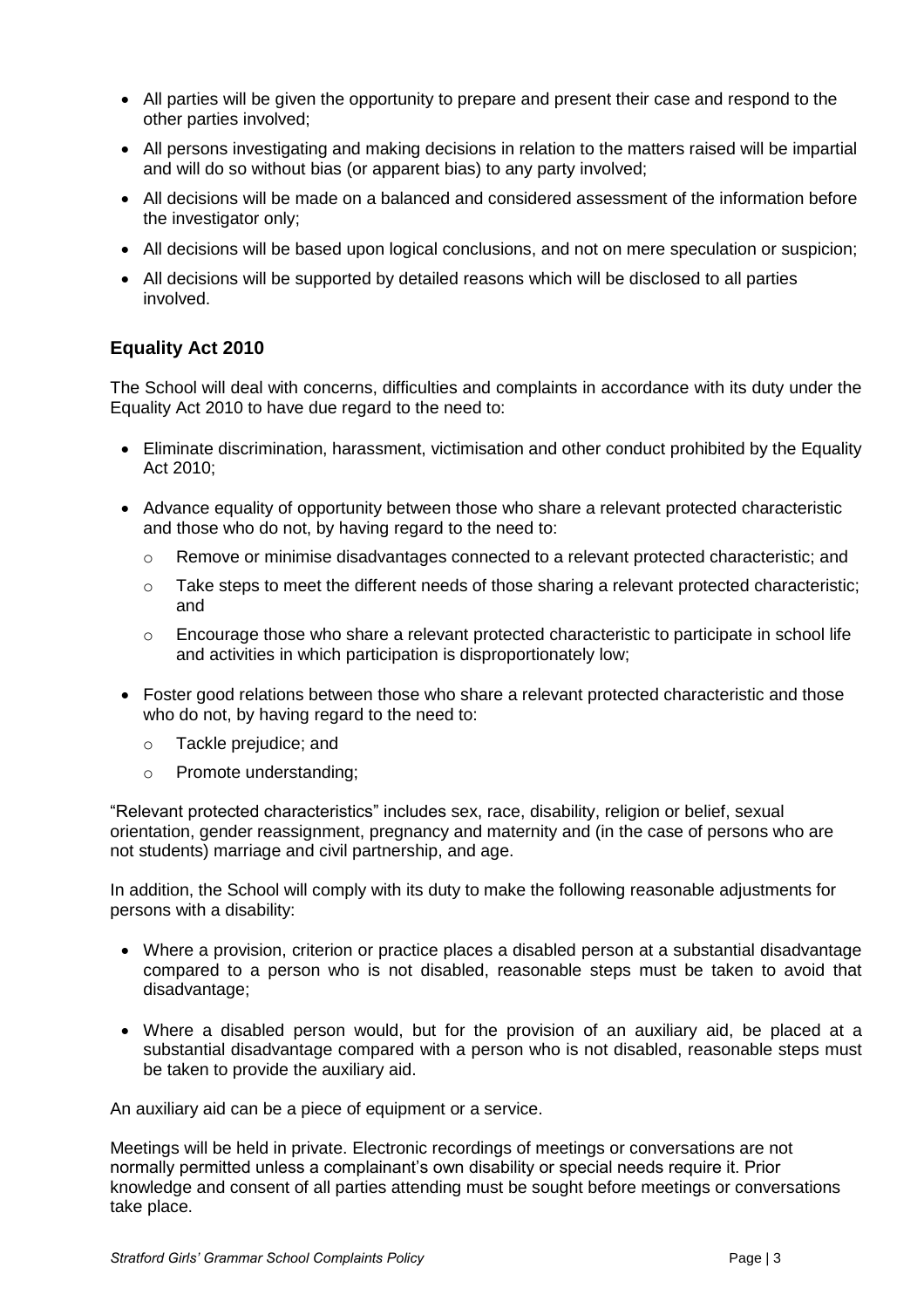If a Complainant or other person involved in the complaints procedure requires an interpreter, a signer or any other assistance at meetings or at a Complaint Panel Hearing, they should let the School know immediately.

Further details can be found in the School's Equality Policy.

### **Terms Used**

For the purpose of this Complaints Policy, a "parent" includes the natural or adoptive parent of a student, irrespective of whether they are or ever have been married, whether they are separated or divorced, whether the student lives with them, whether the father has parental responsibility for the student or whether they have contact with the student.

A "parent" will also include a non-parent who has parental responsibility for a student, an adult nonparent with whom the student lives, and an adult who is involved in the day-to-day care of the student (for example, collecting from or dropping off the student from school).

Any reference to a "student" will also include a prospective or former student of the School.

A person making a complaint will be referred to as a "Complainant" throughout this Complaints Policy.

### **Procedure**

The School's complaints procedure consists of three stages:

- Stage 1 Concerns and difficulties, dealt with informally;
- Stage 2 Complaints formally investigated by the Headteacher (or designate);
- Stage 3 Complaint Panel Hearing.

### **Time Limits**

The School aims to resolve concerns, difficulties and complaints in a timely manner. Time limits for each stage of the procedure are set out under each individual stage. For the purposes of this Complaints Policy, a "school day" is defined as a weekday during term time, when the School is open to children. The definition of "school day" excludes weekends, School holidays, bank holidays and staff training days. For the avoidance of doubt, term dates are published on the School's website, and information about term dates is made available to parents and students periodically.

Although every effort will be made by the School to comply with the time limits specified under each stage of the procedure, it may not always be possible to do so, for example due to the complexity or number of matters raised, or due to the unavailability of the Complainant to attend a meeting, if offered. In all cases, **where a time limit cannot be complied with, the School will write to the Complainant within the specified time limit, setting out the reasons why the time limit cannot be complied with, and confirming the new time limit which will apply**.

If the School has made reasonable attempts to accommodate complainants with dates for complaint meetings and they refuse or are unable to attend, the School may:

- **•** Convene meetings in their absence; and
- **•** Reach a conclusion in the interests of drawing the complaint to a close.

### **Complaints against the Headteacher, a Governor or the Governing Body**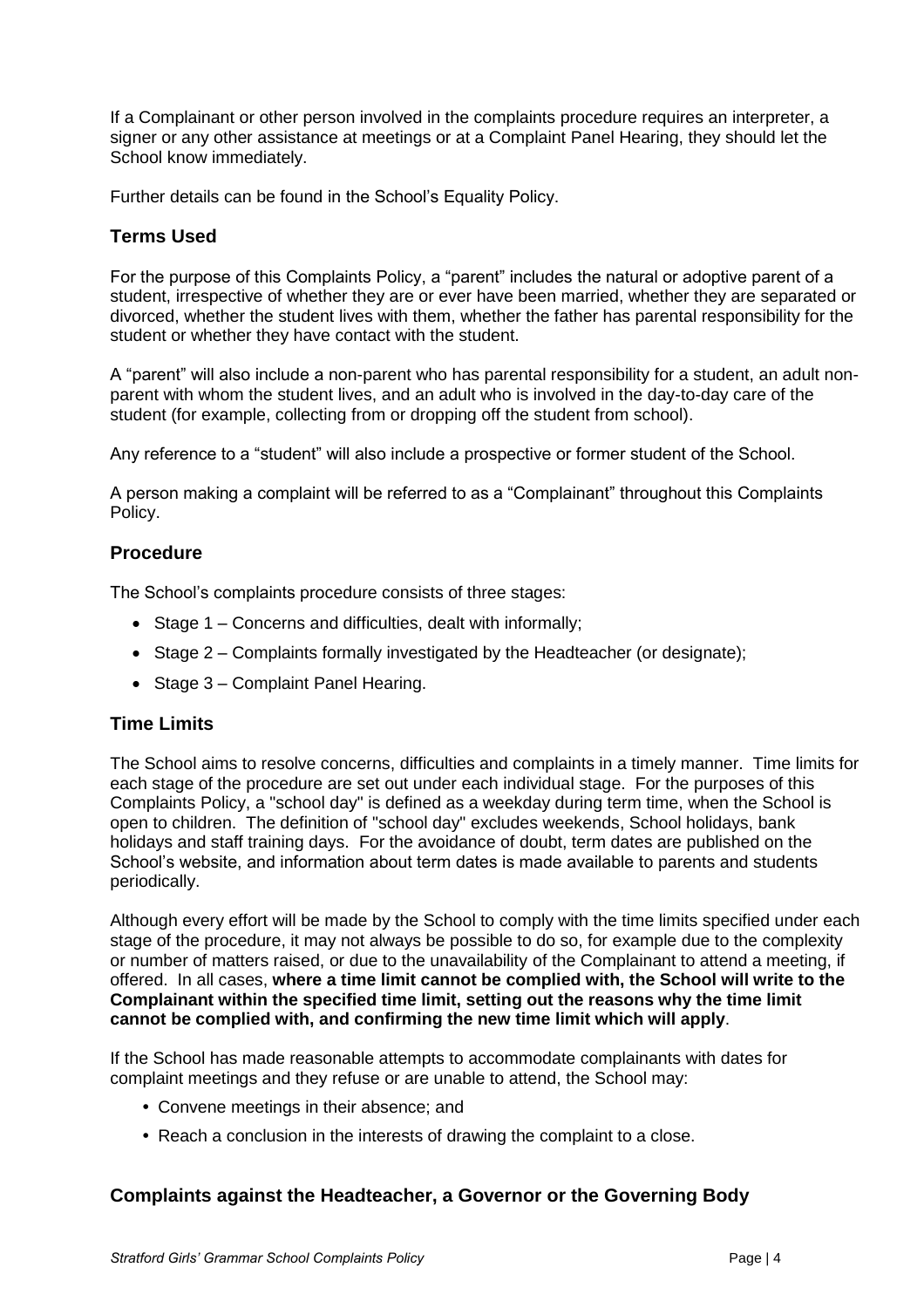There may be occasions when it is necessary or reasonable to deviate from the published complaints procedure. However, in these circumstances we will notify you and provide an explanation as to why.

### For example:

If the complaint is about the Headteacher or a Governor (including either the Chair or Vice-Chair), a suitably skilled Governor will be appointed to complete all the actions at Stage 2.

Complaints about the Headteacher or a Governor must be made to the Clerk, via the school office.

If the complaint is:

- Jointly about the Chair and Vice Chair of the governing body; or
- The entire governing body; or
- The majority of the governing body.

Stage 2 may be considered by an independent investigator and the process will be managed by the Clerk to the Governors or the School's Business Manager. If necessary, Stage 3 will be heard by an independent panel and the process will be managed by the Clerk to the Governors or the School's Business Manager.

At the conclusion of their investigation, the independent investigator will provide a formal written response.

### **Late Complaints**

Where a complaint is submitted more than six months after the incident or event (or where the complaint relates to a series of incidents or events, more than six months from the date of the latest incident or event), the School reserves the right to refuse to investigate the complaint under this Complaints Policy **if it appears reasonable and fair to do so, having regard to the circumstances surrounding the complaint**.

Where the School decides that a complaint which was submitted late will not be investigated, the School will write to the Complainant notifying them of the decision within **5 school days** of the complaint being received.

If the Complainant is unhappy with the decision not to investigate a complaint which was submitted late, the Complainant may write to the Chair of Governors at the School asking for the decision to be reviewed. The Chair of Governors will be provided with all documentation relating to the complaint, together with the letter from the School to the Complainant, and will review the decision not to investigate the complaint. The Chair of Governors will **not** investigate the complaint itself during this review.

The Chair of Governors will write to the Complainant with the outcome of the review within **10 school days** of the date that the letter from the Complainant seeking the review was received, and provide the School with a copy of the letter.

If the Chair of Governors quashes the decision not to investigate the complaint, it will be referred to the School to be dealt with under this Complaints Policy in the usual way.

If the Chair of Governors upholds the decision not to investigate the complaint, the Complainant may refer the concern or complaint to the Education & Skills Funding Agency using the procedure stated towards the end of this Complaints Policy.

In exceptional circumstances, the Chair of Governors can delegate the responsibility for the review to the Vice-Chair of Governors.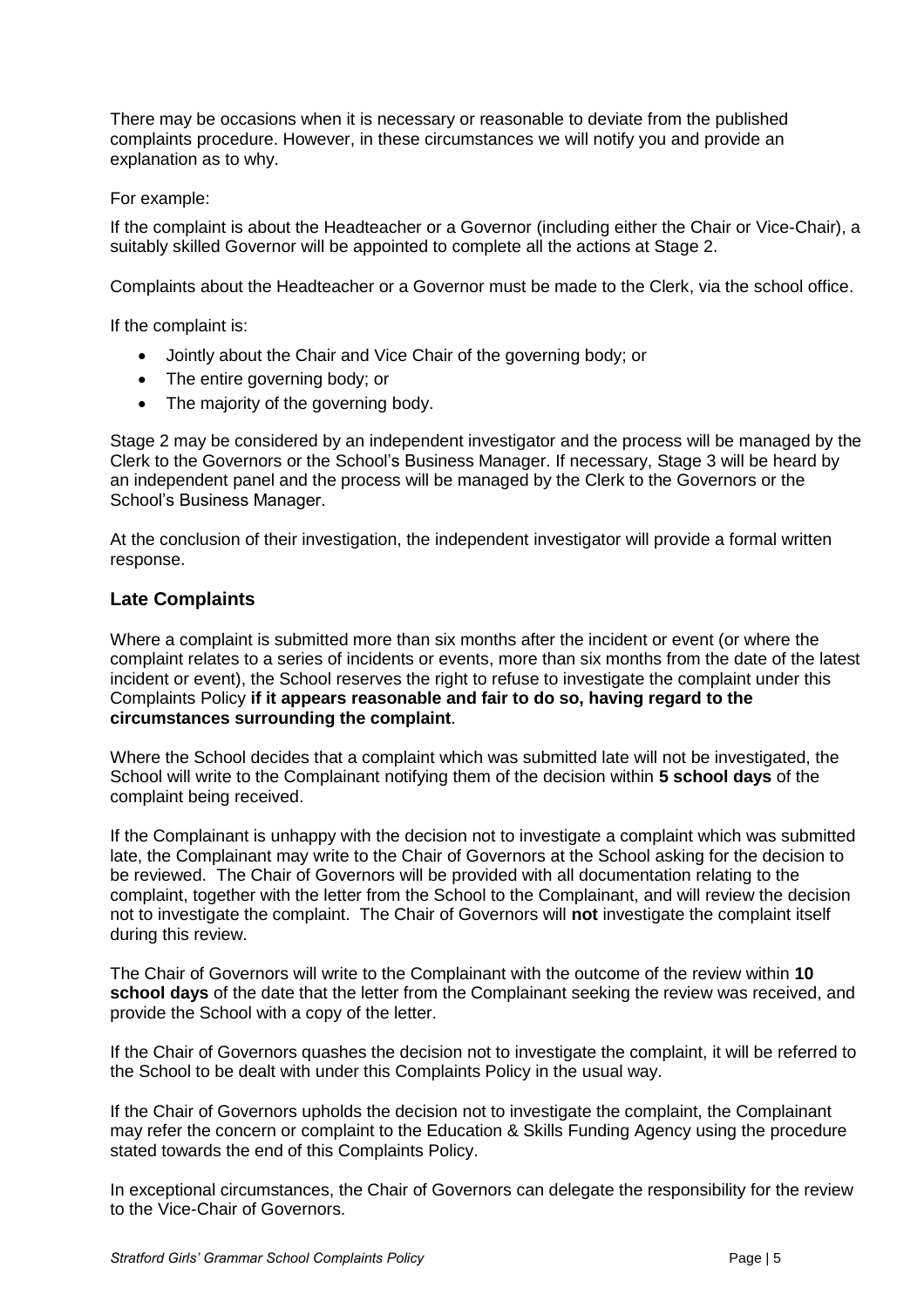### **Persistent or Serial Complaints**

There may be occasions when, despite a complaint being considered under all stages in this Complaints Policy, the Complainant persists in making the same complaint to the School. There may also be occasions when a Complainant raises unreasonable persistent complaints or raises complaints about matters which do not affect them. There may also be occasions when a complaint is made about a matter which is clearly so trivial that it would be a poor use of the School's resources to deal with it under the formal stages of the procedure.

In all of these cases, the School reserves the right to regard the complaint as persistent or serial and to refuse to investigate it under the procedure in this Complaints Policy, **if it appears reasonable and fair to do so, having regard to the circumstances surrounding the complaint**.

Where the School decides that a complaint is persistent or serial and will not be investigated, the School will write to the Complainant within **five school days** of the complaint being raised to notify them of the decision.

If the Complainant is unhappy with the decision not to investigate a persistent and / or serial complaint, they may write to the Chair of Governors to ask for the decision to be reviewed. The Chair of Governors will be provided with all documentation relating to the current complaint and any previous complaints which were relevant to the decision, together with the letter from the School to the Complainant, and will review the decision not to investigate the complaint. The Chair of Governors will **not** investigate the complaint itself during this review.

The Chair of Governors will write to the Complainant with the outcome of the review within **10 school days** of the date that the letter from the Complainant seeking the review was received.

If the Chair of Governors overturns the decision not to investigate the concern or complaint, it will be referred to the School to be dealt with under the procedure in this Complaints Policy in the usual way.

If the Chair of Governors upholds the decision not to investigate the concern or complaint, the Complainant may refer the concern or complaint to the Education & Skills Funding Agency using the procedure stated towards the end of this Complaints Policy.

In exceptional circumstances, the Chair of Governors can delegate the responsibility for the review to the Vice-Chair of Governors.

### **Anonymous Complaints**

The School will not investigate anonymous complaints under the procedure in this Complaints Policy. Anonymous complaints will be referred to the Headteacher who will decide what, if any, action should be taken.

### **Duplicate Complaints**

There may be occasions when, despite a complaint being considered under all stages in this Complaints Policy, we receive a duplicate complaint from:

- a spouse
- a partner
- a grandparent
- a child

If the complaint is about the same subject, we will confirm either that;

• the School has already considered this complaint and the local process is complete; or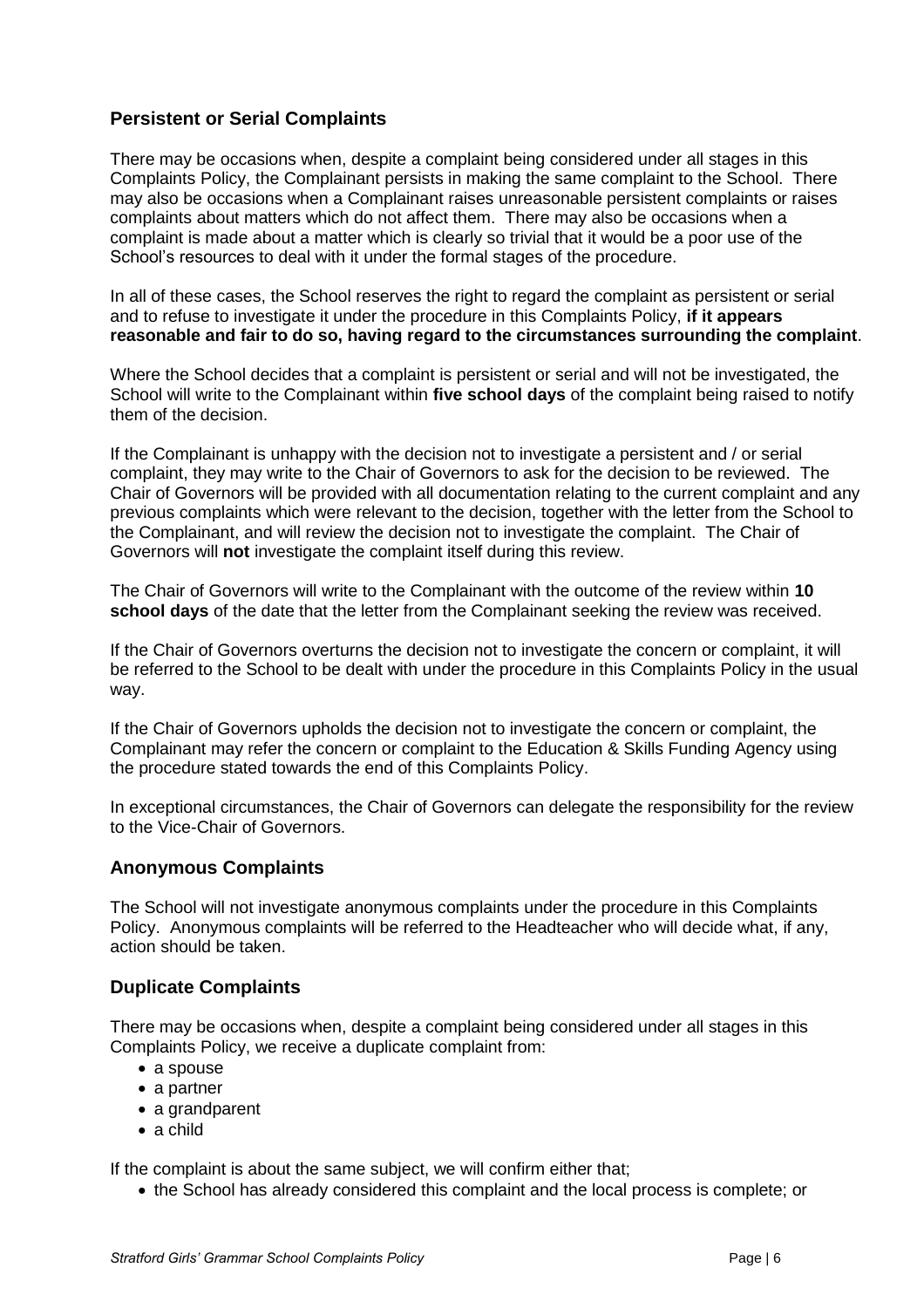• the School is currently considering this complaint.

The author of the duplicate complaint will be advised that once the original complaint has completed all stages under this Complaints Policy, they can contact the Education & Skills Funding Agency if they are dissatisfied with the School's handling of the original complaint.

Any new aspects to the complaint not previously considered will be investigated and dealt with in accordance with this complaints procedure.

### **GDPR / Data Protection Act 2018 and Freedom of Information Act 2000**

Complaints sometimes include requests for information or documentation. Such requests will either be a "subject access request" under the Data Protection Act 2018 (where the information requested relates to an identifiable individual) or a request under the Freedom of Information Act 2000 (where the information is general and not related to an identifiable individual).

Subject access requests under the Data Protection Act 2018 must be responded to within one calendar month, and requests under the Freedom of Information Act 2000 must be responded to within twenty working days; however the School will aim to provide this information as soon as practicable (where the request is valid and the Complainant is lawfully entitled to the information or documentation) in accordance with the rules of natural justice.

Further details can be found in the School's Data Protection Policy and Freedom of Information Publication Scheme.

### **Resolution Principles**

It is in everyone's interest that concerns, difficulties and complaints are resolved to the satisfaction of all parties at the earliest possible stage. The way in which the concern, difficulty or complaint is dealt with after the matter is first raised by the Complainant can be crucial in determining whether the complaint will escalate. To that end, members of staff will periodically be made aware of the procedure in this Complaints Policy, so that they will know what to do when a concern or difficulty is raised with them.

At each stage of the complaints procedure, the investigator will consider how the complaint may be resolved. In considering how a complaint may be resolved, the investigator will give due regard to the seriousness of the complaint. It **may** be appropriate in order to bring the complaint to a resolution for the investigator to offer:

- An explanation;
- An apology;
- Reassurance that steps have been taken to prevent a recurrence of events which led to the complaint;
- Reassurance that the School will undertake a review of its policies and procedures in light of the complaint. If any recommendations are made by the investigator, they will be actioned by the school.

None of the above will constitute an admission of negligence or an acceptance of liability on behalf of the School.

### **Outcome Principles**

Examples of outcomes include:

There was insufficient evidence to reach a conclusion, so the complaint cannot be upheld;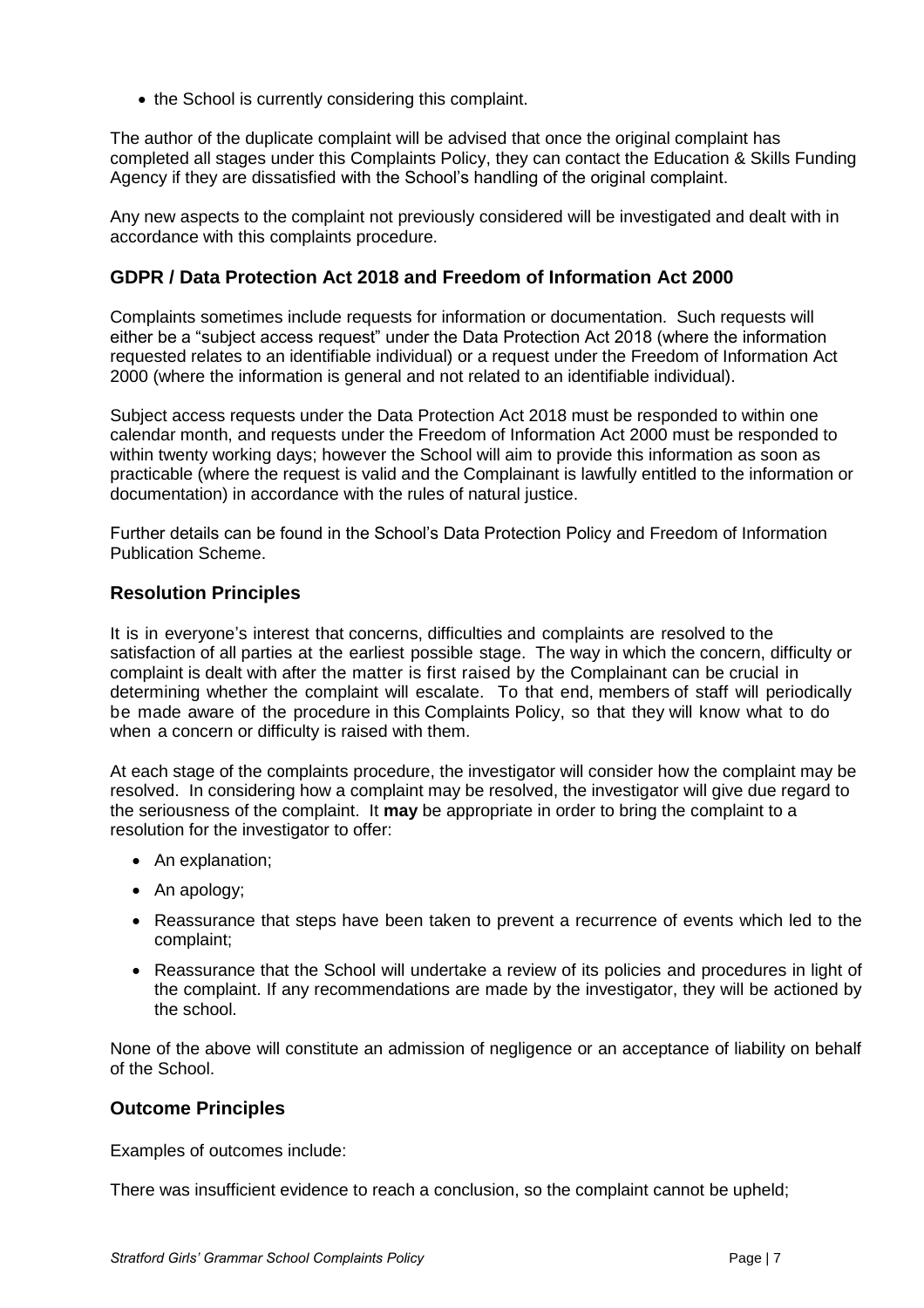The investigation did not substantiate the matters raised, so the complaint cannot be upheld;

The complaint was substantiated in part or full. A description should be given of the remedial action being taken by the School as a consequence of the complaint. Details of any disciplinary action or sanctions to be taken against a member of staff are strictly confidential and cannot be disclosed.

The matter has been fully investigated and, as a consequence, further confidential procedures are being pursued. Details of any disciplinary action or sanctions to be taken against a member of staff are strictly confidential and cannot be disclosed.

### **Retention of Records**

A full written record will be maintained centrally at the School of all complaints made under Stage 2 to 3.

Records of concerns, difficulties or complaints will be destroyed when the student to which they relate reaches the age of twenty-four years or, in the case of a student with a statement of special educational needs, when the student reaches the age of thirty years.

### **Confidentiality**

All correspondence, statements and records relating to individual complaints will be kept confidential except where access is requested by the Secretary of State, a school inspector, or another legal authority.

Meetings will be held in private. Electronic recordings of meetings or conversations are not normally permitted unless a complainant's own disability or special needs require it. Prior knowledge and consent of all parties attending must be sought before meetings or conversations take place.

### **Publication**

This Complaints Policy has been ratified by the Governing Body, and will be reviewed annually. It will be published on the School's website and provided to parents and students on request by the School's office. A copy of this Complaints Policy will be provided to a Complainant when a concern, difficulty or complaint is first raised.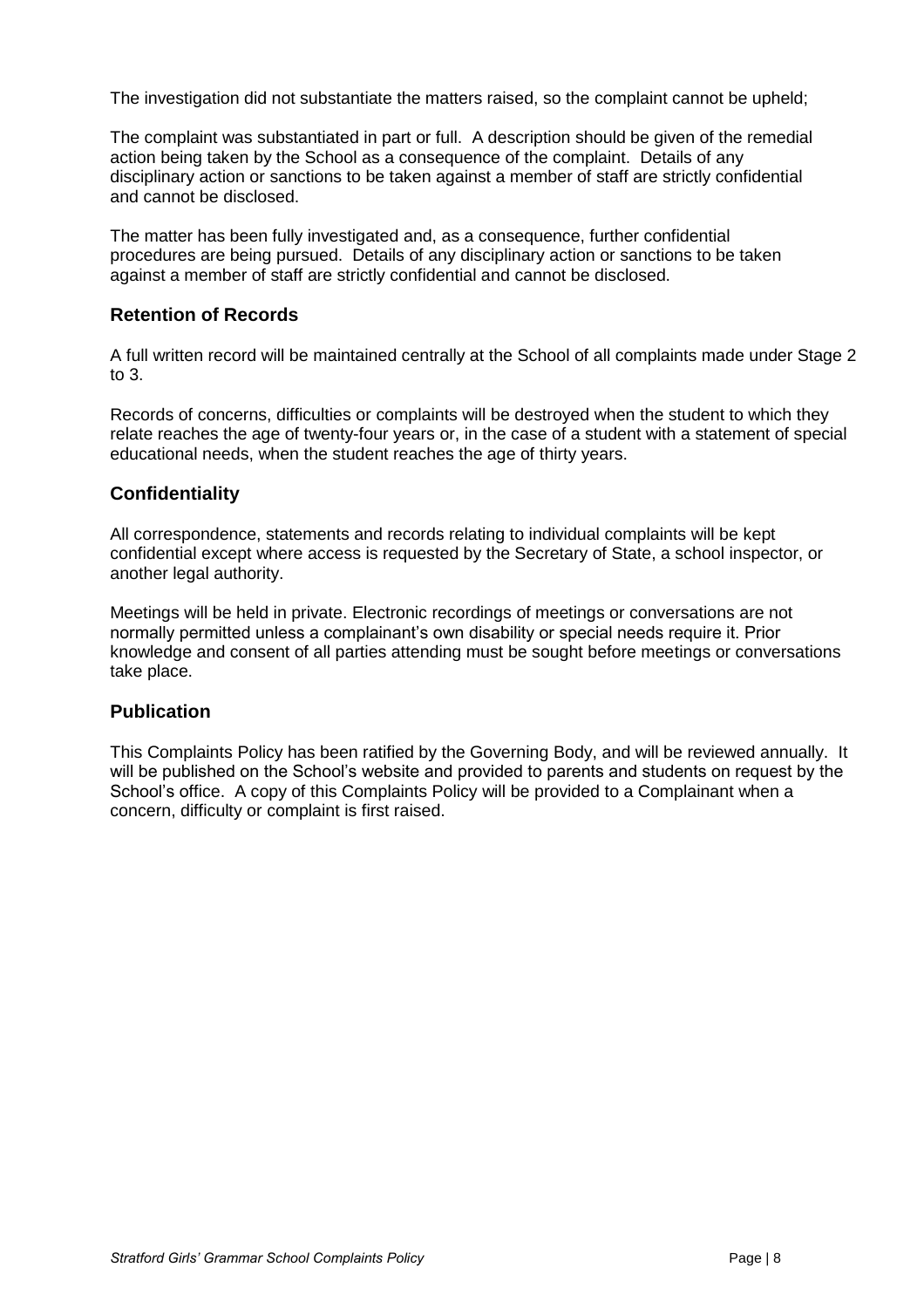## **Stage 1: Concerns and Difficulties**

### **1. Concerns:**

The School expects that most concerns and difficulties (defined as 'an expression of worry or doubt over an issue considered to be important for which reassurances are sought'), where a parent or student seeks intervention, reconsideration or some other action to be taken, can be resolved informally. Examples might include dissatisfaction about an aspect of teaching or pastoral care, allocation of privileges or responsibilities, a timetable clash, an issue with the School's systems or equipment, or a billing error.

### **2. Notification:**

The concern or difficulty should be raised as follows:

- **Education issues**  if the matter relates to the classroom, the curriculum or special educational needs, the Complainant should speak to the Head of Department, Head of House/Sixth Form, or Deputy Headteacher, as appropriate.
- **Pastoral care**  for concerns relating to matters outside the classroom, the Complainant should speak to the Head of House/Sixth Form, Assistant Head: Progress & Well-being, or Deputy Headteacher as appropriate.
- **Disciplinary matters**  a problem over any disciplinary action taken or a sanction imposed should be raised with the member of staff who imposed it in the first instance. If not resolved, the Complainant should speak to the relevant Head of Department, Head of House/Sixth Form, Assistant Head: Progress & Well-being or Deputy Headteacher as appropriate.
- **Financial and administrative matters**  a query relating to fees, extras or other administrative matters should be raised by the Complainant with the Finance Manager or the School's Business Manager.
- **An issue with a specific member of staff** often, the best way to resolve an issue with a specific member of staff is to raise it with that member of staff directly, so that they are given the opportunity to address and resolve the concern or difficulty before it becomes a formal complaint. If the Complainant feels uncomfortable doing this, however, the issue should be raised with the appropriate Head of Department, Head of House/Sixth Form, Assistant Head: Progress & Well-being or Deputy Headteacher as appropriate.

Should a concern or difficulty be raised with a member of staff who feels that they are not the best person to be dealing with it, they will refer it to the Head of Department, Head of House/Sixth Form, Assistant Head: Progress & Well-being or Deputy Headteacher or other designated member of staff as appropriate.

If a concern or difficulty is raised with a member of staff who feels that it raises serious issues which should be dealt with as a formal complaint immediately, the member of staff will tell the Complainant that they should put their complaint in writing to the Headteacher under Stage 2 of this Complaints Policy. The same applies to those occasions when complainants want to raise their concerns formally. If the Complainant would prefer to complete a form instead of writing a letter, the Complainant can complete the Complaint Form contained in Appendix 1 of this Complaints Policy to submit their complaint formally.

### **3. Unresolved Concerns and Difficulties**

The School will aim to resolve a concern or difficulty within **fifteen school days** of the date that it was raised. Where a concern or difficulty has not been resolved by informal means within this time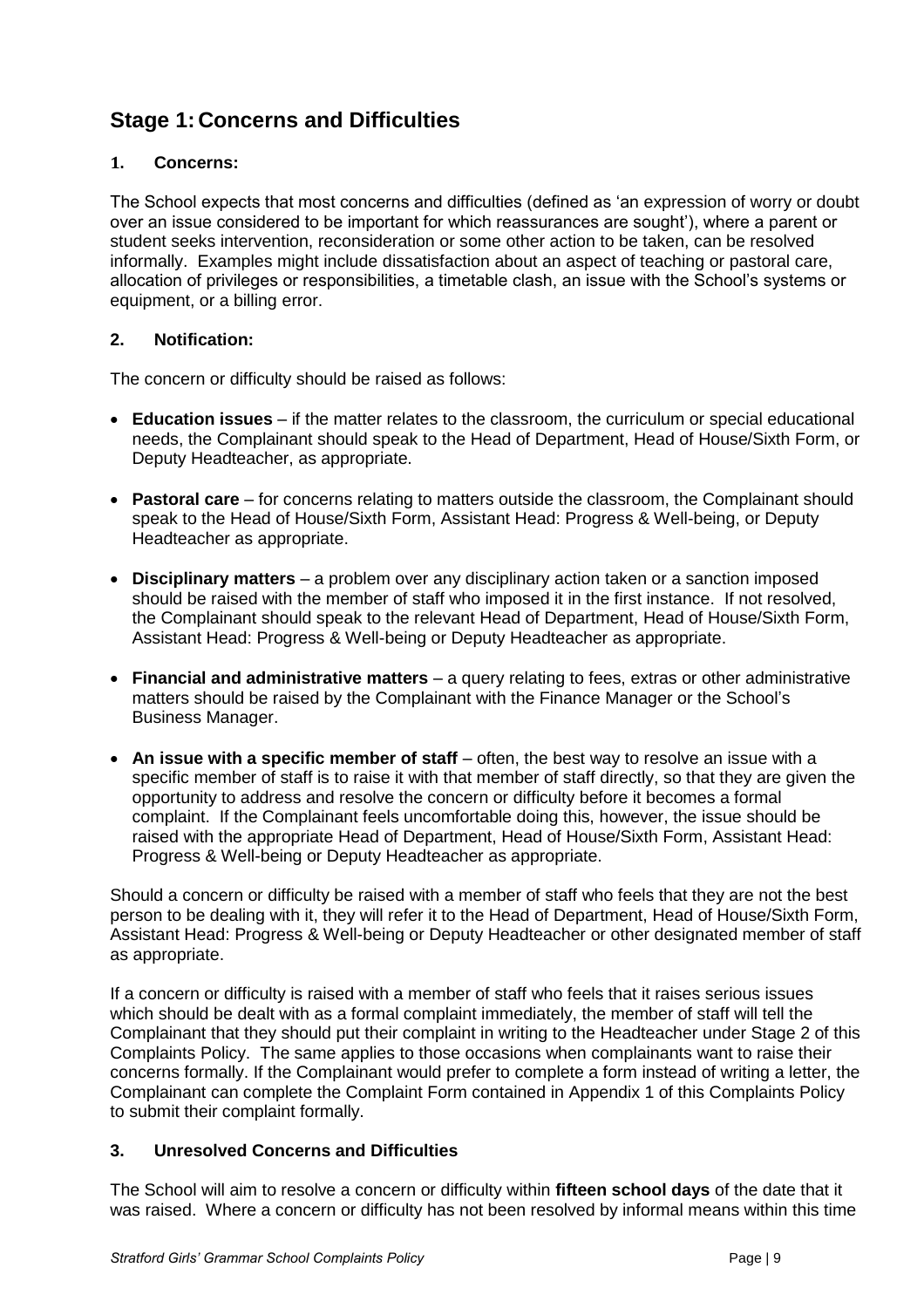limit from the date that it was raised, the complainant can submit the matters raised as a formal complaint under Stage 2 of this Complaints Policy.

### **4. Record of Concerns and Difficulties**

The member of staff dealing with a concern or difficulty will make a written record of the issues raised, the action taken and, if applicable, the resolution reached, which will be retained in a central record. Further information in relation to the retention of records can be found earlier on in this Complaints Policy.

### **Stage 2: Formal Complaint to the Headteacher**

### **1. Notification**

A concern or difficulty raised under Stage 1 of this Complaints Policy which remains unresolved after **fifteen school days**, or a serious matter which requires formal investigation from the outset, should be set out in writing by the Complainant and sent to the Headteacher at the School. Should a formal written complaint be received by another member of the School's staff, it will immediately be passed on to the Headteacher.

The Complainant should clearly set out the matters in dispute, the relevant dates, the full names of the persons involved and what the Complainant believes the School should do to resolve the complaint. Any documentation relied upon by the Complainant should be attached to the formal complaint.

### **2. Acknowledgement**

The formal complaint will be acknowledged in writing within **five school days** of receipt. The acknowledgement letter will confirm the date that the formal complaint was received, the action to be taken and the specified time limit.

### **3. Investigation**

The Headteacher will be provided with the records of the Stage 1 informal procedure (if applicable) within **five school days** of receipt of the formal complaint, and will then proceed to investigate the complaint. This will involve obtaining and considering all documentation held by the School which is relevant to the complaint. If further information is required from the Complainant, this may be requested from them over the telephone or in writing.

The Headteacher will speak to the persons who were involved in the matters raised by the Complainant. Students will only be spoken to with an independent member of staff present to support them. Where there is an issue about the conduct of a member of staff, that member of staff will be offered the option of having another member of staff present. Other members of staff will be spoken to alone. A written record of the conversation will be made, and the student or member of staff spoken to will be asked to read, sign and date the written record to confirm that it is accurate. In the case of students, the accompanying independent member of staff will also be asked to sign and date the record of the conversation.

If the Headteacher deems it to be appropriate in relation to the matters raised, the Complainant will be offered a meeting to discuss the issues raised. This may take place at the beginning of the investigation to clarify any matters which are unclear, or after the investigation has taken place with the aim of reaching an amicable resolution.

### **4. Outcome**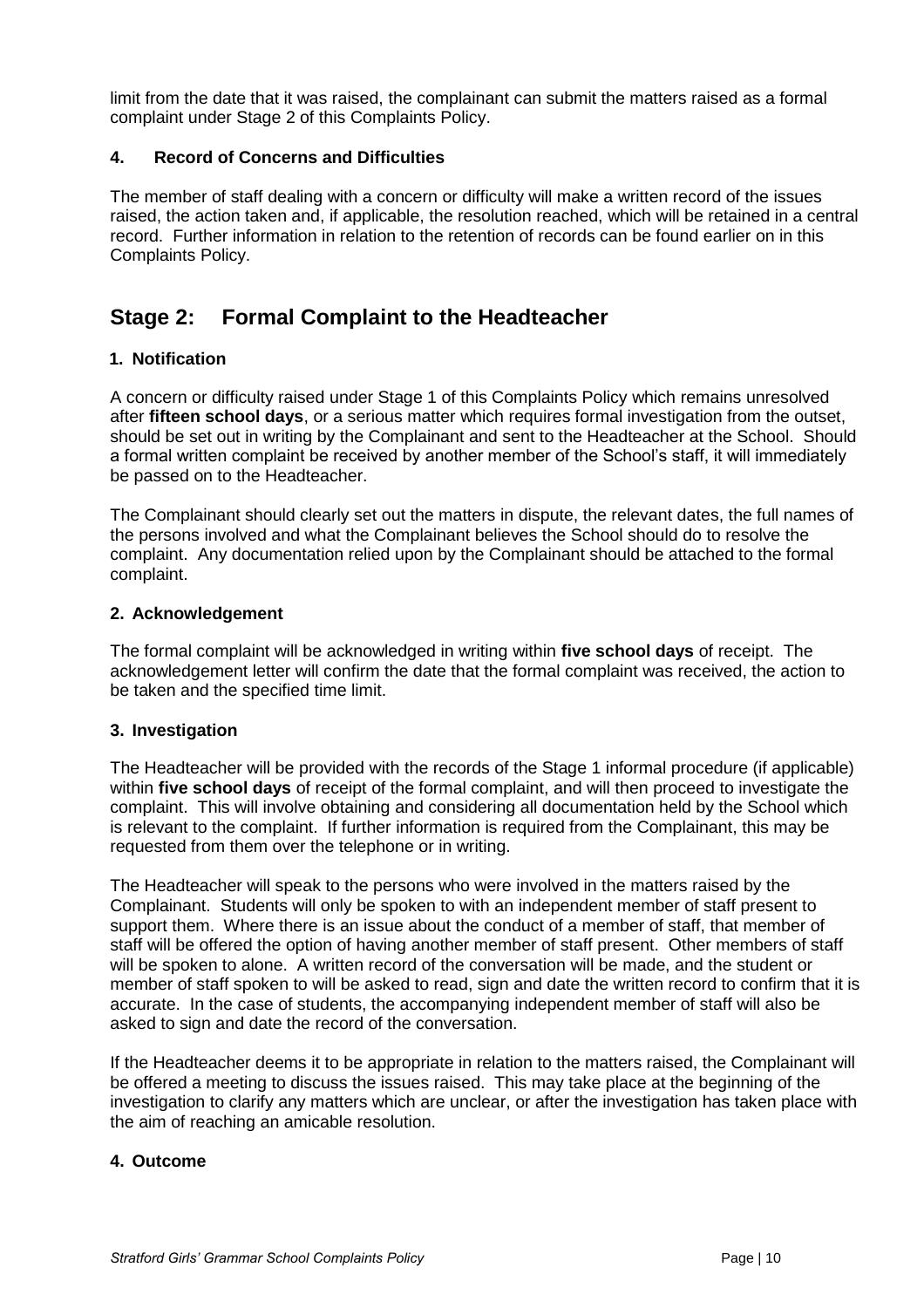The Headteacher will write to the Complainant confirming the outcome of the investigation within **twenty school days** from the date that the complaint was received. The letter will set out the individual matters raised by the Complainant, the findings made by the Headteacher during the course of the investigation, and the conclusion reached.

The letter will inform the Complainant that, if they are unsatisfied with the outcome of the Stage 2 investigation, they should write to the Clerk to the Governors within **five school days** of receipt of the letter requesting a Complaint Panel Hearing under Stage 3 of this Complaints Policy.

Where the complaint was received during a school holiday or within twenty days from the end of a term or half term, the Headteacher will endeavour to expedite the investigation wherever possible.

The Headteacher will make a written record of the issues raised, the action taken and, if applicable, the resolution reached, which will be retained in a central record. Further information in relation to the retention of records can be found earlier on in this Complaints Policy.

### **5. Delegation**

In appropriate cases, the Headteacher may delegate the complaint to a member of the Senior Leadership Team to deal with in accordance with the procedure outlined above.

### **Stage 3: Complaint Panel Hearing**

### **1. Notification**

If the Complainant is unsatisfied with the outcome of the review under Stage 2 of this Complaints Policy, the Complainant may write to the Clerk to the Governors requesting a Complaint Panel Hearing. The Complainant should write to the Clerk to the Governors within **five school days** of receiving the letter confirming the outcome following Stage 2.

The Complainant should not repeat the matters raised in their original letter or attach documentation already provided, but should clearly set out how and why the Complainant does not accept the findings made under Stages 1 and 2.

### **2. The Complaint Panel**

The Complaint Panel will consist of three persons appointed by or on behalf of the Governing Body by the Clerk to the Governors. None of the three Complaint Panel members will have been involved in the matters which gave rise to the complaint, have been involved in dealing with the complaint previously or have any detailed prior knowledge of the complaint. Two of the Complaint Panel members may (but do not have to) be Governors. The third Complaint Panel member will be independent of the management and running of the School, i.e. they will not be a member of staff or a Governor, and will not be linked to the School in another way, for example as a parent of a student at the School. The independent Complaint Panel member will be the Chair of the Complaint Panel.

The Department for Education previously issued the following guidance in relation to the appointment of the independent Complaint Panel member as follows:

*Whilst we do not wish to be prescriptive about who schools should appoint as an independent person, our general view is that people who have held a position of responsibility and who are used to analysing evidence and putting forward balanced arguments would be suitable. Examples of persons likely to be suitable are serving or retired business people, civil servants, heads or senior members of staff at other schools, people with a legal background and retired members of the police force... Schools will of course have their own views.*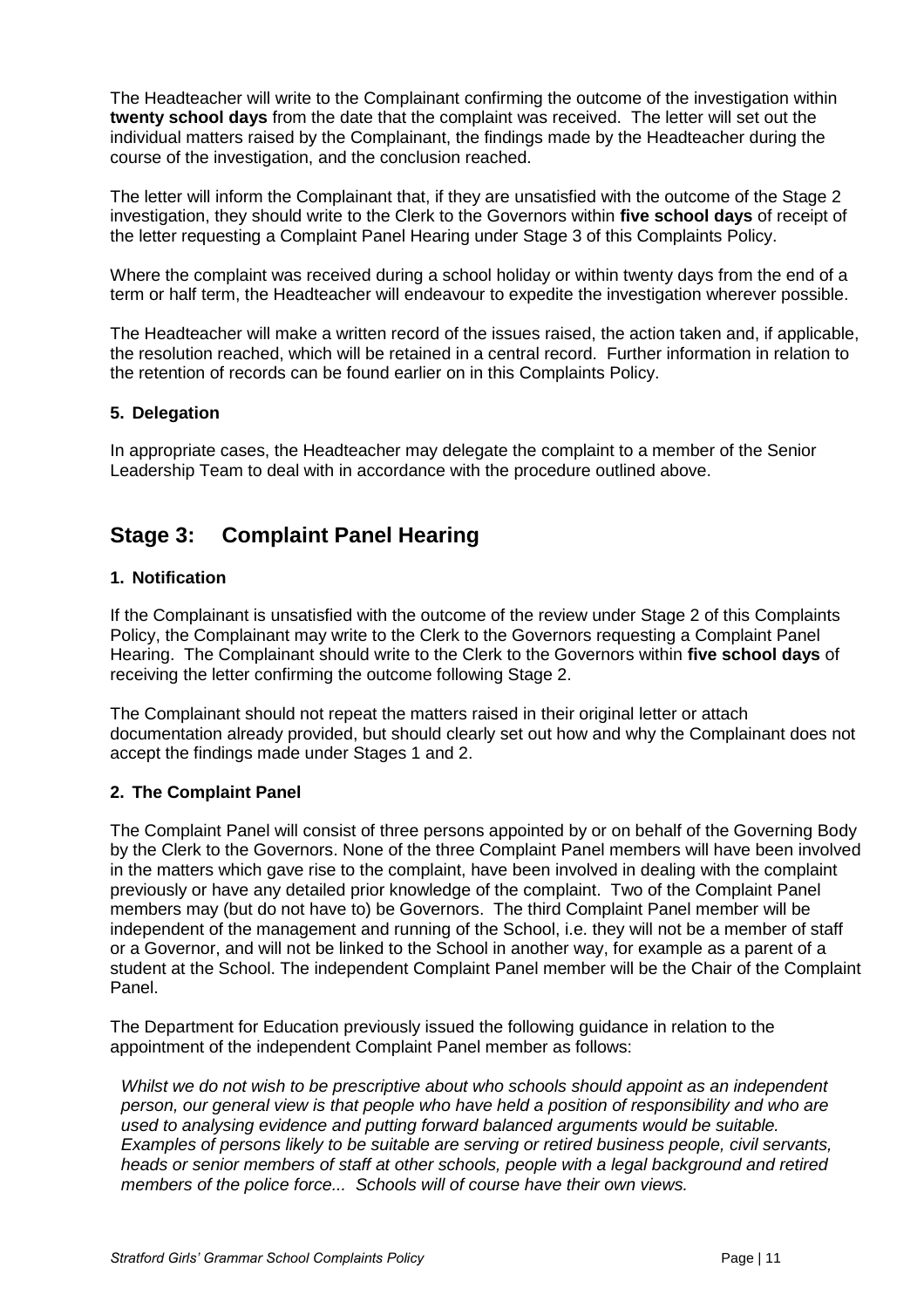### **3. Attendance**

The Complainant may attend the Complaint Panel Hearing, and may be accompanied by another person. For the avoidance of doubt, the Complainant's supporter will be present for moral support only and will not play any part in the proceedings, unless invited to do so by the Chair of the Complaint Panel, entirely at his or her discretion and for a good reason. The Complaint Panel Hearing is **not** a legal hearing and it is not appropriate for either the Complainant or the School to be legally represented.

However, there may be occasions when legal representation is appropriate.

For instance, if a School employee is called as a witness in a complaint meeting, they may wish to be supported by a union and/or legal representation.

*Note: Complaints about staff conduct will not generally be handled under this complaint's procedure. Complainants will be advised that any staff conduct complaints will be considered under staff disciplinary procedures, if appropriate, but outcomes will not be shared with them.* 

Representatives from the media are not permitted to attend.

The School will be represented at the Complaint Panel Hearing by the person who dealt with the complaint under Stage 2, which will usually be the Headteacher. It may be appropriate for the Deputy Head or Assistant Head to also attend. This person will be referred to as the "School's Representative" for the purposes of Stage 3.

The Complaint Panel Hearing will be minuted by the Clerk to the Complaint Panel, who will usually be the Clerk to the Governors. These minutes will be circulated to all parties following the meeting and within **ten school days** of the meeting.

### **4. Convening the Complaint Panel Hearing**

After selecting the Complaint Panel members, the Clerk to the Governors will write to the Complainant within **five school days** acknowledging receipt of their request and informing them of the names of the Complaint Panel members. If the Complainant objects to any of the named persons being appointed to the Complaint Panel, they should notify the Clerk to the Governors within **three school days** of receipt of the letter**.** Fair consideration will be given to any bona fide objection to a particular member of the Complaint Panel.

The Clerk to the Governors will liaise with the Complaint Panel, the Complainant and the School's Representative to agree a mutually convenient date for the Complaint Panel Hearing, which will usually take place within **twenty school days** of receipt of the Complainant's request, unless there are exceptional circumstances.

The Clerk to the Governors will write to the Complainant confirming the date of the Complaint Panel Hearing within **five school days** of the date that the acknowledgement letter was sent (or the date that the new Complaint Panel member was selected, if an objection was received and upheld). If the Complaint Panel Hearing will not take place within **twenty school days** of receipt of the Complainant's request, the letter will set out the exceptional circumstances involved.

### **5. Documentation**

The Clerk to the Governors will forward a copy of all paperwork relating to the complaint (consisting of the record of the Stage 1 informal procedure (if applicable), the original letter of complaint or Complaint Form, any documentation provided by the Complainant with their complaint, all investigation records with the letter of outcome under Stage 2 with the Complainant's letter requesting a Complaint Panel Hearing and accompanying documents) to the Complainant, the School's Representative and the three Complaint Panel members.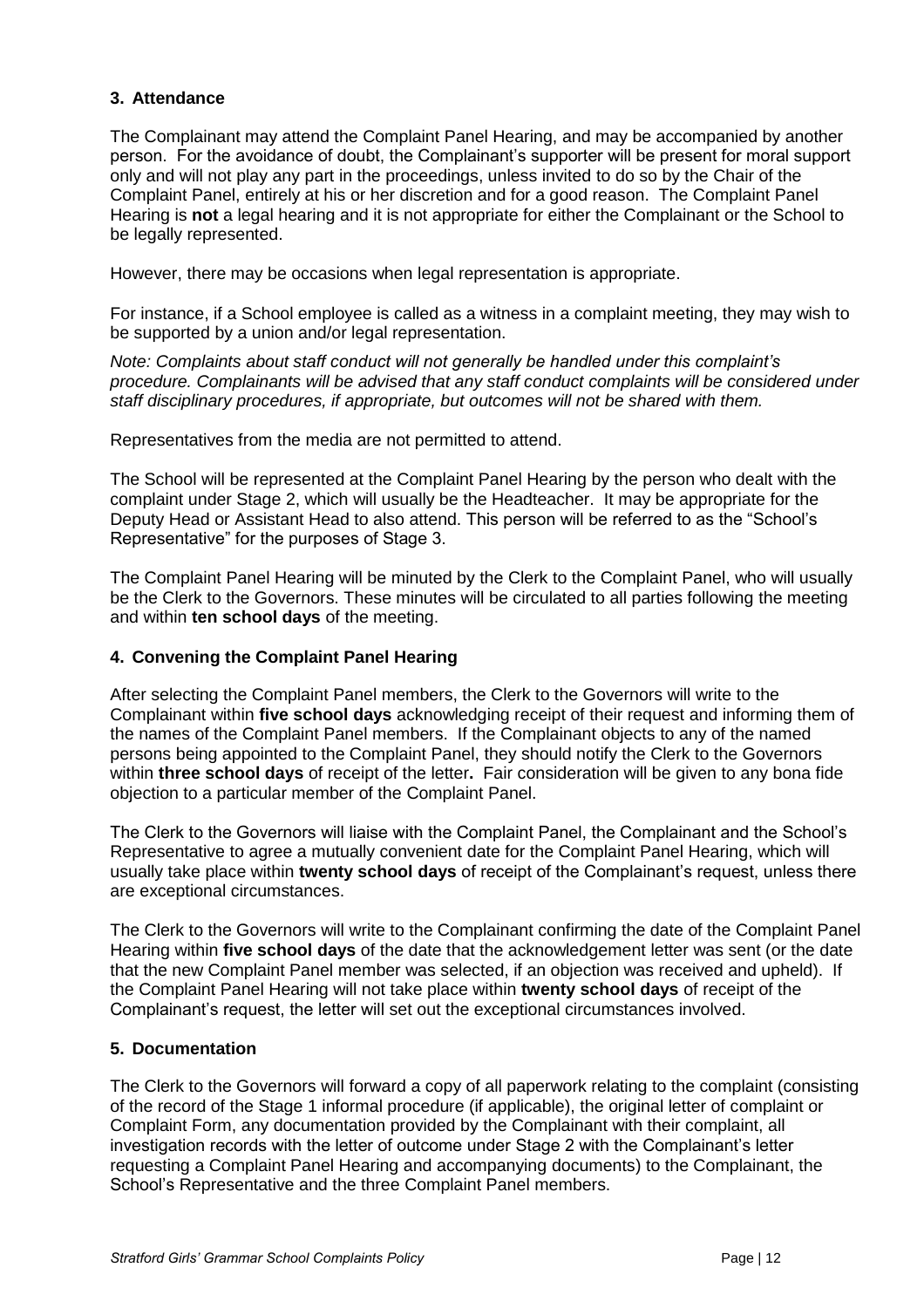The names of individuals other than the Complainant, the Complainant's family, members of the School's staff and Governors, will be redacted and replaced with a letter relevant to that particular individual (for example "Jane Brown" will be replaced with "A" throughout, "John Jones" will be replaced with B throughout) unless they have provided their written consent for their name to be disclosed.

If the Complainant wishes the Complaint Panel to consider any additional information, they should forward this documentation to the Clerk to the Governors to arrive **at least five school days** before the Complaint Panel Hearing, to enable the Clerk to the Governors to forward it to the School's Representative and the Complaint Panel members. Documentation may be submitted after this deadline with the permission of the Chair of the Complaint Panel acting in his or her sole discretion.

### **6. Witnesses**

The Chair of the Complaint Panel will decide, at his or her absolute discretion, which witnesses will be permitted to attend the Complaint Panel Hearing to give a verbal statement rather than relying on a written statement or record of meeting which have been signed by the witness.

If the Complainant wishes to rely on the account of a witness, they should ask the witness to write down, sign and date their account and forward it to the Clerk to the Governors **at least five school days** before the Complaint Panel Hearing, to enable the Clerk to the Governors to forward it to the School's Representative and the Complaint Panel members.

Witnesses under the age of eighteen other than the Complainant's own family will only be allowed to attend the Complaint Panel Hearing at the discretion of the Chair of the Complaint Panel, and then only if they are accompanied by one of their parents or carers. Any written accounts provided by the Complainant relating to witnesses under the age of eighteen must be signed and dated by the witness **and** one of the witnesses' parents or carers.

Members of staff of the School involved in the matters which gave rise to the complaint will usually have provided a signed written account or have signed a note of a meeting during the previous stages, which will be forwarded to all parties with the other complaint documentation in the usual way. Members of staff will not usually be required to attend the Complaint Panel Hearing to give a verbal statement unless their conduct is relevant or their account is contentious and the rules of natural justice dictate that the Complainant should be allowed to ask that member of staff questions.

### 7. **Procedure at the Complaint Panel Hearing**

The Complaint Panel Hearing will be conducted as follows:

- The Clerk to the Complaint Panel will greet the Complainant, the Complainant's supporter and the School's Representative and welcome them into the room where the Complaint Panel has convened (any witnesses will remain outside of the room until they are called in to give their account);
- Questions may be restricted depending on the relevance/purpose of them, and whether they have been addressed in the documentation;
- All parties will show courtesy and respect to each other. If such behaviour is not observed during the hearing the Chair may decide to adjourn the hearing and reschedule if necessary;
- The Complainant will be invited by the Complaint Panel to give an account of their complaint;
- The School's Representative will be invited to ask the Complainant questions, if any;
- The Complaint Panel will ask the Complainant questions, if any;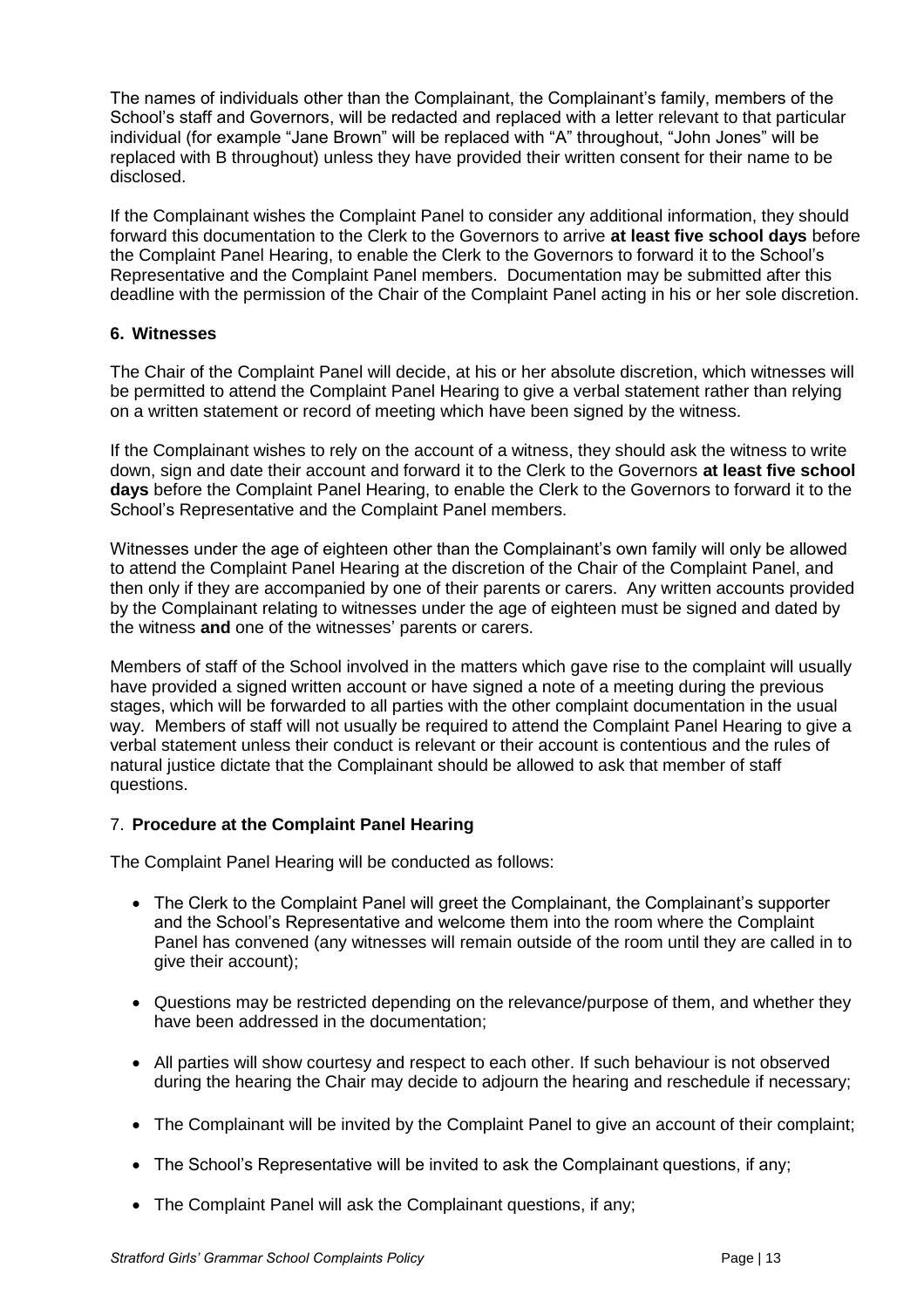- At the discretion of the Chair of the Complaint Panel, the Complainant's first witness will be invited into the room to give an account of what they saw or know;
- The School's Representative will be invited to ask the Complainant's witness questions, if any;
- The Complaint Panel will ask the Complainant's witness questions, if any;
- The Complainant's witness will be asked to leave the room;
- If the Complainant has any further relevant witnesses, at the discretion of the Chair of the Complaint Panel, they will be invited into the room individually to provide their accounts and be questioned as outlined above;
- The School's Representative will be invited by the Complaint Panel to respond to the complaint and make representations on behalf of the School;
- The Complainant will be invited to ask the School's Representative questions, if any;
- The Complaint Panel will ask the School's Representative questions, if any;
- At the discretion of the Chair of the Complaint Panel, the School's relevant first witness will be invited into the room to give an account or what they saw or know;
- The Complainant will be invited to ask the School's witness questions, if any;
- The Complaint Panel will ask the School's witness questions, if any;
- The School's witness will be asked to leave the room;
- If the School has any further relevant witnesses, at the discretion of the Chair of the Complaint Panel, they will be invited into the room individually to provide their accounts and be questioned, as outlined above;
- The Complainant will be invited by the Complaint Panel to summarise their complaint;
- The School's Representative will be invited by the Complaint Panel to summarise their response to the complaint and the School's stance;
- The Complaint Panel Hearing will conclude and the Complainant and the School's Representative will be asked to leave.

### 8. **The Complaint Panel's Decision**

The Complaint Panel will convene in private, either immediately after the Complaint Panel Hearing or on a subsequent date, and will consider all of the documentation and everything that they have heard at the Complaint Panel Hearing and make:

### • **Findings of Fact**

The Complaint Panel will decide which facts are established to be true, applying the civil standard of proof, on a balance of probabilities (i.e. more likely than not). If a fact is not deemed relevant, the Complaint Panel will not consider it further. The Complaint Panel will make a written record of the facts that have been established, those which have not been established and those which are not relevant, with their reasons for making these findings.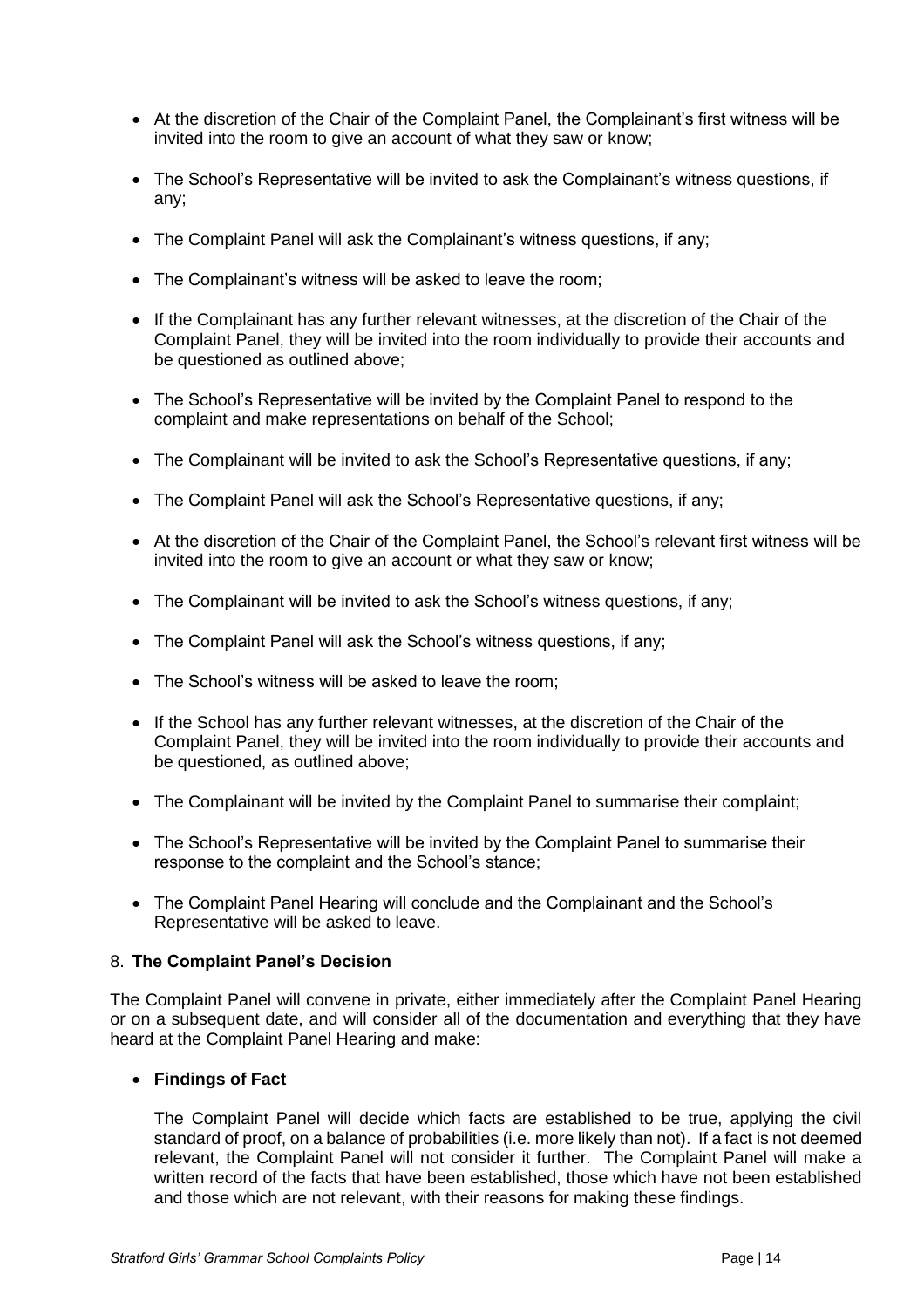### • **Recommendations (where appropriate)**

The Complaint Panel will consider the facts which they have established and will make recommendations based upon them where appropriate. These recommendations may be aimed at achieving reconciliation between the parties (for example, a written apology), improving procedures or preventing a recurrence in the future. The Complaint Panel will keep a written record of their recommendations, with reasons.

### **9. Notification of the Complaint Panel's Decision**

The Clerk to the Governors will write within **ten school days** of the Complaint Panel Hearing to the:

- Complainant;
- the School's Representative;
- Any person complained about;

The letter will identify each of the issues complained about, summarise how the Complaint Panel Hearing proceeded, and confirm each of the Complaint Panel's findings of fact and recommendations, if any, with reasons. The letter will also confirm that, if the Complainant believes that this Complaints Policy does not comply with the Regulations, or that the School has not followed the procedure outlined in this Complaints Policy, the Complainant may refer their complaint to the Education & Skills Funding Agency for further consideration.

The Clerk to the Governors will also ensure that a copy of the Complaint Panel's findings and recommendations are made available on the School's premises for inspection by the Trust, the Governing Body and the Headteacher.

### **10. Factors for the Complaint Panel to Consider**

- It is important that the Complaint Panel Hearing is independent and impartial, and that it is seen to be so. No person may sit on the Complaint Panel if they have had a prior involvement in the matters which gave rise to the complaint, in dealing with the complaint in the previous stages, or have a prior detailed knowledge of the complaint;
- The aim of the Complaint Panel Hearing, which must be held in private, will always be to resolve the complaint and achieve reconciliation between the School and the Complainant. However, it has to be recognised that the Complainant may not be satisfied with the outcome if the Complaint Panel does not find wholly in their favour. It may only be possible to establish the facts and make recommendations which will satisfy the Complainant that his or her complaint has been taken seriously;
- An effective Complaint Panel will acknowledge that many Complainants feel nervous and inhibited in a formal setting. Parents often feel emotional when discussing an issue that affects their child. The Chair of the Complaint Panel will ensure that the Complaint Panel Hearing is as welcoming as possible, while ensuring that it is procedurally fair to all parties. The layout of the room will set the tone and care is needed to ensure the setting is informal and not substantially adversarial;
- Extra care needs to be taken when the Complainant is a child, or there are child witnesses present. Care should be taken to ensure that the child does not feel intimidated. The Complaint Panel should be aware of the views of the child and give them equal consideration to those of the adults present. Where the child's parent is the Complainant, it would be helpful to give the parent the opportunity to suggest which parts of the hearing, if any, the child should attend, with the Chair retaining discretion;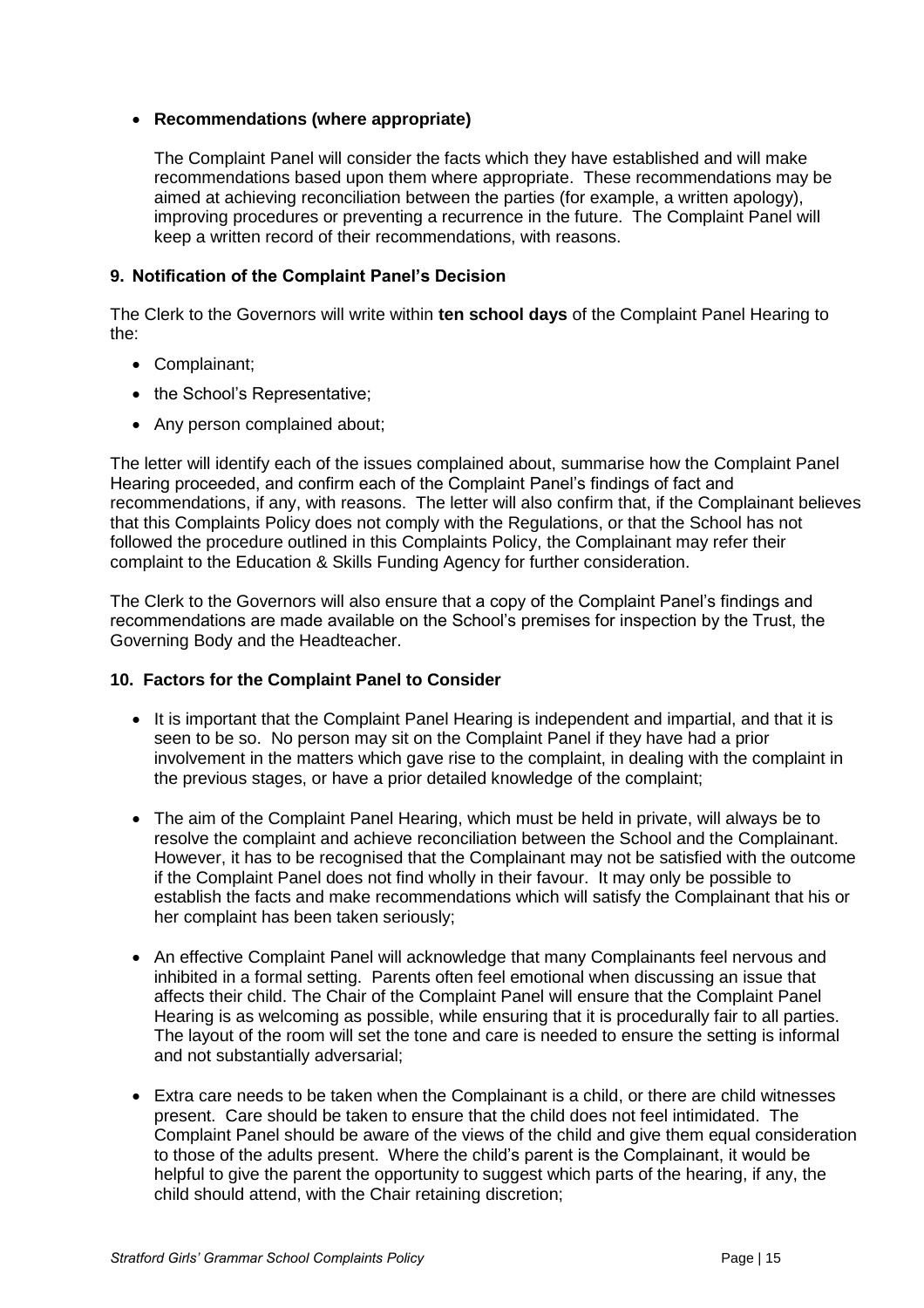• The Complaint Panel should ensure that they are familiar with the complaints procedure in advance of the Complaint Panel Hearing.

The Chair of the Complaint Panel will play a key part at the Complaint Panel Hearing, ensuring that:

- The remit of the Complaint Panel is explained to the parties and each party has the opportunity of making representations without undue interruption;
- All of the issues raised in the complaint are addressed:
- Key findings of fact are made, on a balance of probabilities;
- Each party treats the other with respect and courtesy;
- The Complaint Panel is open minded and acts independently of the School;
- No member of the Complaint Panel has a vested interest in the outcome of the proceedings;
- Each side is given the opportunity to state their case and ask questions;
- All written material is seen by all parties. If a new issue arises during the course of the Complaint Panel Hearing, it would be useful to give all parties the opportunity to consider and comment on it.

### **Referral to the Education Funding Agency**

Once a complaint has been through all the stages of this Complaints Policy, if the Complainant believes that this Complaints Policy does not comply with the Regulations, or that the School has not followed the procedure in this Complaints Policy, the Complainant can refer the complaint to the Education & Skills Funding Agency for consideration.

The Complainant can find further information about referring a complaint to the Education & Skills Funding Agency by pasting this page into an Internet browser:

[http://www.education.gov.uk/schools/leadership/schoolperformance/b00212240/making-complaint](http://www.education.gov.uk/schools/leadership/schoolperformance/b00212240/making-complaint-school/complaints-free-schools-academies)[school/complaints-free-schools-academies](http://www.education.gov.uk/schools/leadership/schoolperformance/b00212240/making-complaint-school/complaints-free-schools-academies)

The Complainant should be aware that the Education & Skills Funding Agency will not usually investigate the complaint itself, or interfere with the findings of the Complaint Panel, unless the decision made was manifestly unreasonable.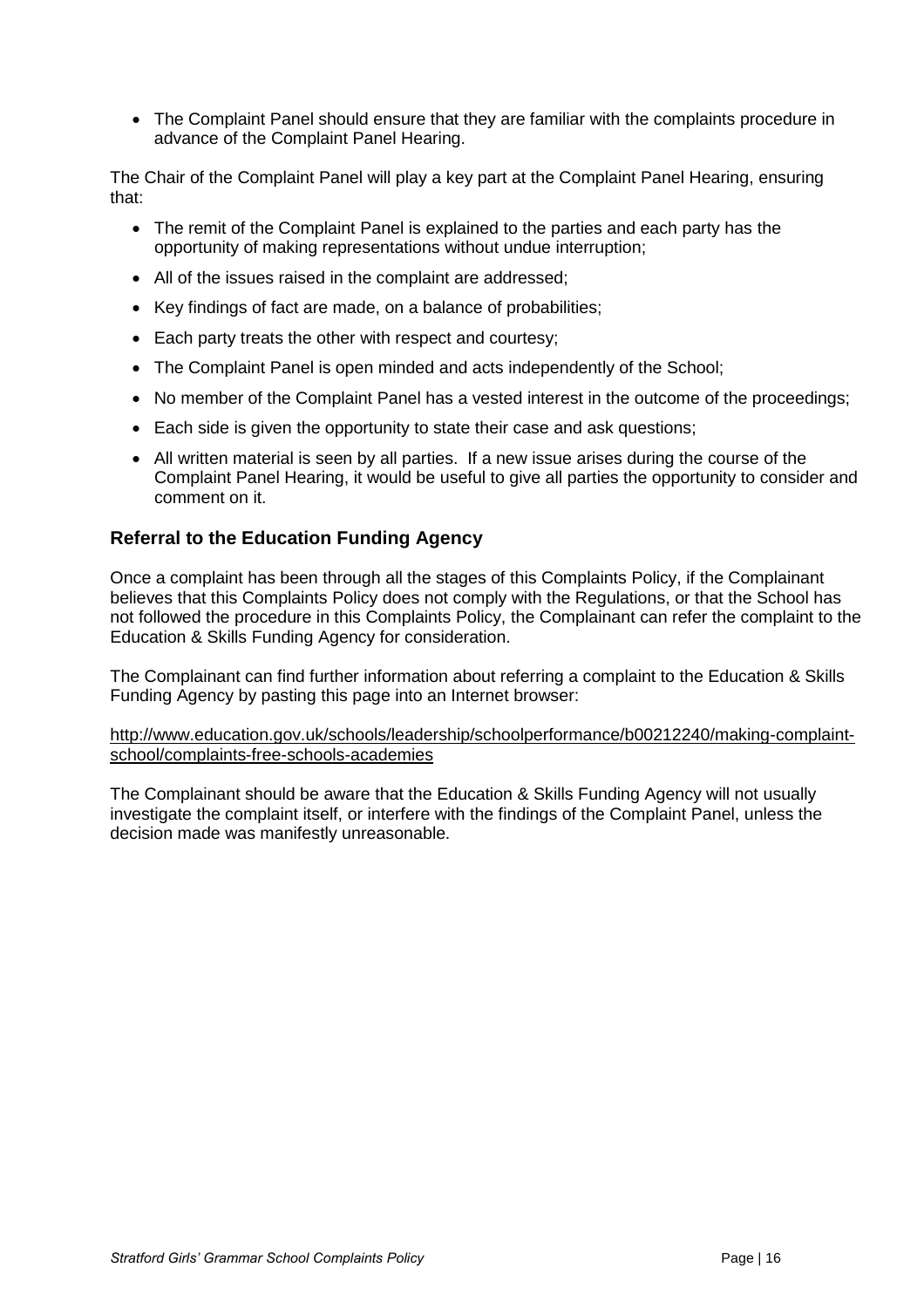# **Appendix 1 – Formal Complaint Form**

**Please complete and return to the School address to the Head's PA who will acknowledge receipt and explain what action will be taken.**

| Your Name:                                                                                                                                      | <b>Student's Name:</b>           |  |
|-------------------------------------------------------------------------------------------------------------------------------------------------|----------------------------------|--|
| Your Relationship to Student:                                                                                                                   | Student's DOB and Form:          |  |
| <b>Address and Postcode:</b>                                                                                                                    | Daytime Telephone Number:        |  |
|                                                                                                                                                 | <b>Evening Telephone Number:</b> |  |
| Full details of complaint (including the names of all persons involved and the dates of incidents<br>referred to):                              |                                  |  |
| What action, if any, have you already taken to try and resolve your complaint (for example, who did<br>you speak to and what was the response)? |                                  |  |
| What actions do you feel might resolve the problem at this stage?                                                                               |                                  |  |
| Are you attaching any paperwork? If so, please give details.                                                                                    |                                  |  |
| Signature:                                                                                                                                      | Date:                            |  |
| <b>For Official Use:</b>                                                                                                                        |                                  |  |
| Date Acknowledgement Sent:                                                                                                                      |                                  |  |
| Name of Person Complaint Referred To:                                                                                                           |                                  |  |
| Signature:                                                                                                                                      | Date:                            |  |